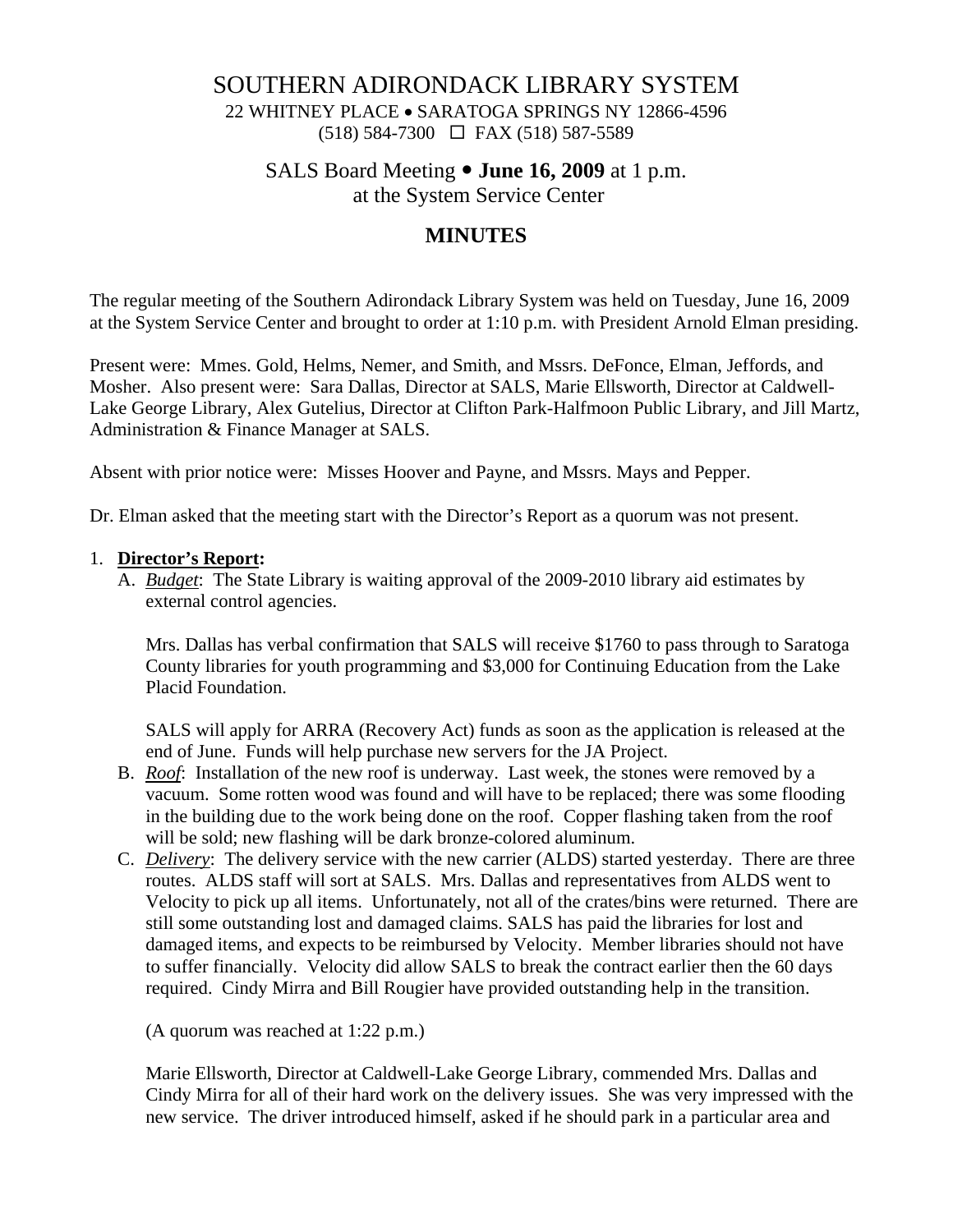where the preferred pick-up/drop off area was in the library. The truck was clean inside and out. There were no sorting mistakes.

Alex Gutelius, Director at Clifton Park-Halfmoon Public Library, said that the driver apologized for being five minutes late.

### D. *Joint Automation Report*

- i) *New JA ID Policy*: The Joint Automation Council has passed a new ID policy; that must also be approved by SALS and MVLS Boards. Mr. Jeffords moved, seconded by Mrs. Helms, that SALS approve the new JA ID policy. Motion carried.
- ii) *JA Budget Amendments*: The JA budget amendments were discussed.
- iii) *Other*: Michele and the JA staff are investigating "Cassie," a time-out tool for patrons using PACs in the library. It appears to be easier and less expensive than Cybrarian.

There will be another Polaris upgrade in November, version 3.5.

E. *Other*: First Read Run 5K race was held in Saratoga. It was well attended and raised money for NE New York Literacy. Jennifer Ferriss handed out water, Summer Reading program flyers and took pictures.

Dr. Elman asked about the number of Public Special Legislative District libraries. There are three Public Special Legislative District libraries in the SALS region.

Library partners and NENY Literacy mutually decided not to apply for literacy funds this year.

Work on the Round Lake Library-Malta Branch is progressing. Computers have been purchased. The branch is expected to open the end of August or early September.

- 2. **Election of Officers for 2009-2011, Committee assignments**: Dr. Elman presented the following slate of officers for 2009-2010: President, Arnold Elman, Vice President, Joyce Smith, Secretary, Julia Helms, and Treasurer, Bob Jeffords. Mr. Moser moved, seconded by Mrs. Gold, that the slate of officers be elected as presented. Dr. Elman asked if there were any nominations from the floor. Hearing none, the Secretary was instructed to cast one ballot each for the persons nominated who are hereby elected by acclamation by the Board of Trustees of the Southern Adirondack Library System. The Committee Assignments were handed out. Anyone wishing to serve on a different or additional committee was asked to contact Dr. Elman.
- 3. **Approval of Board Meeting Minutes of April 21, 2009 and the Annual Meeting, May 18, 2009:** Mrs. Helms moved, seconded by Mrs. Smith that the minutes of the April 21, 2009 and the Annual Meeting May 18, 2009 be approved as distributed. Motion carried.
- 4. **Treasurer's Report and Monthly Budget Reports for April and May; warrants:** Mr. Jeffords asked if there were questions on the Treasurer's and Monthly Budget Reports for April and May. Hearing none, Mr. Jeffords moved, seconded by Mr. DeFonce, that receipt of the April and May Treasurer's and Monthly Budget Reports be acknowledged, and that they be filed for audit. Motion carried. Warrants 2009-8 through 2009-14, A09-6 through A09-9, and TA09-8 through TA09-11 were available for Board perusal. (Copy attached to Official Minutes.)

## 5. **Committee Reports**:

- A. *Audit & Finance*:
- B. *Building*: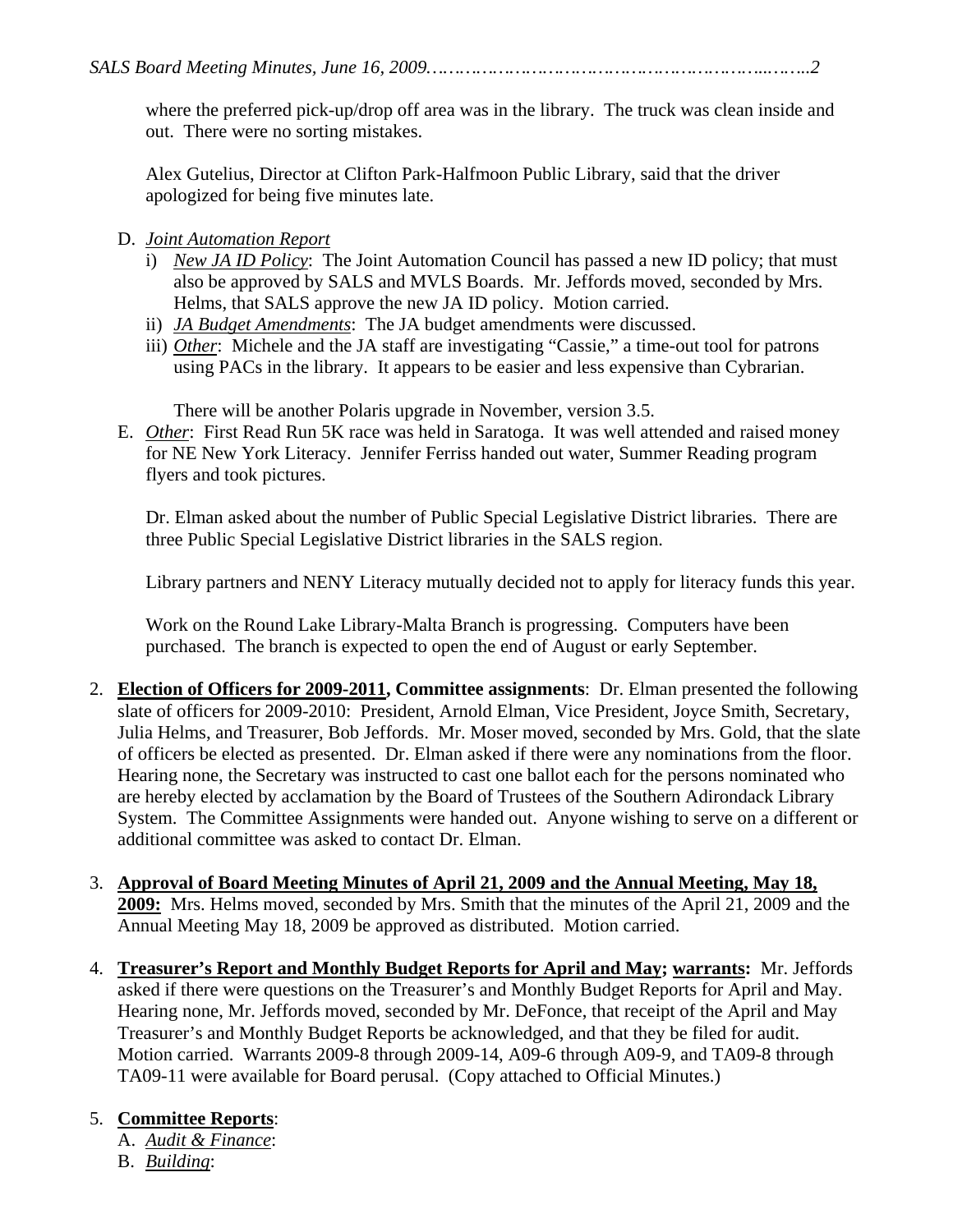- C. *Bylaws Committee*:
- D. *Central Library Aid and Services*:
- E. *County Aid Coordinators*:
- F. *Library Services:*
- G. *Personnel*:
- H. *Trustee Nominating*:

## 6. **Unfinished Business**:

- A. *Approval of JA Budget Amendments:* 
	- i) Transfer \$44 from Supplies (new total: \$3,456) to Generator new (total \$690)
	- ii) To Increase the 2009 budget from fund balance by \$38,000
	- iii) Equipment Increase  $$24,141$  (new total \$79,141)
	- iv) Software Maintenance increase \$5,459 (new total \$82,459)
	- v) ChiliFresh Licensing increase \$8,400 (new total \$8,400)

Mr. Jeffords moved to approve the JA budget amendments as presented. Mrs. Smith seconded the motion. Motion carried.

## 7. **New Business:**

- A. *Appointment of Treasurer and placement of bank accounts*:
	- i) Name Saratoga National Bank and Trust Company as depository of funds to be withdrawn with the signature of one of the following: President, Vice-President, or Treasurer. Mrs. Gold moved, seconded by Mrs. Helms, that Saratoga National Bank and Trust Company be named as depository of funds to be withdrawn with the signature of one of the following: President, Vice-President, or Treasurer. Motion carried. Mr. Jeffords was elected Treasurer earlier in the meeting.
	- ii) Name Adirondack Trust Company as depository of funds to be withdrawn with the signature of one of the following: President, Vice-President, or Treasurer; also that any one of the following be authorized to borrow funds: President, Vice-President, or Treasurer. Mrs. Smith moved, seconded by Mr. Mosher, that Adirondack Trust be named as depository of funds to be withdrawn with the signature of one of the following: President, Vice-President, or Treasurer; also that any one of the following be authorized to borrow funds: President, Vice-President, or Treasurer. Motion carried.
	- iii) Designate Adirondack Trust as depository for AFLAC withholdings which are to be withdrawn by the Treasurer, or President, or Vice-President, or an authorized AFLAC representative. Mrs. Gold moved, seconded by Mr. Mosher, that Adirondack Trust be designated as depository for AFLAC withholdings which are to be withdrawn by the Treasurer, or President, or Vice-President, or an authorized AFLAC representative. Motion carried.
	- iv) Authorize borrowing via credit cards by the President, Vice-President, or Treasurer: Mrs. Helms moved, seconded by Mr. Mosher, to authorize borrowing via credit cards by the President, Vice-President, or Treasurer. Motion carried.
- B. *Appointment of Robert Jeffords as SALS Representative to JA Council*: Mr. Jeffords indicated he would be willing to continue to serve as SALS representative on the JA Council. Mrs. Smith moved, seconded by Mr. Mosher, that Mr. Jeffords be appointed as SALS representative to the JA Council. Motion carried.
- C. *Approve 2009-2010 NYS Budget Application*: The 2009-2010 NYS Budget application was discussed. Mr. Jeffords moved, seconded by Mrs. Gold, to approve submission of this budget application based on the information we have at the present time. Motion carried.